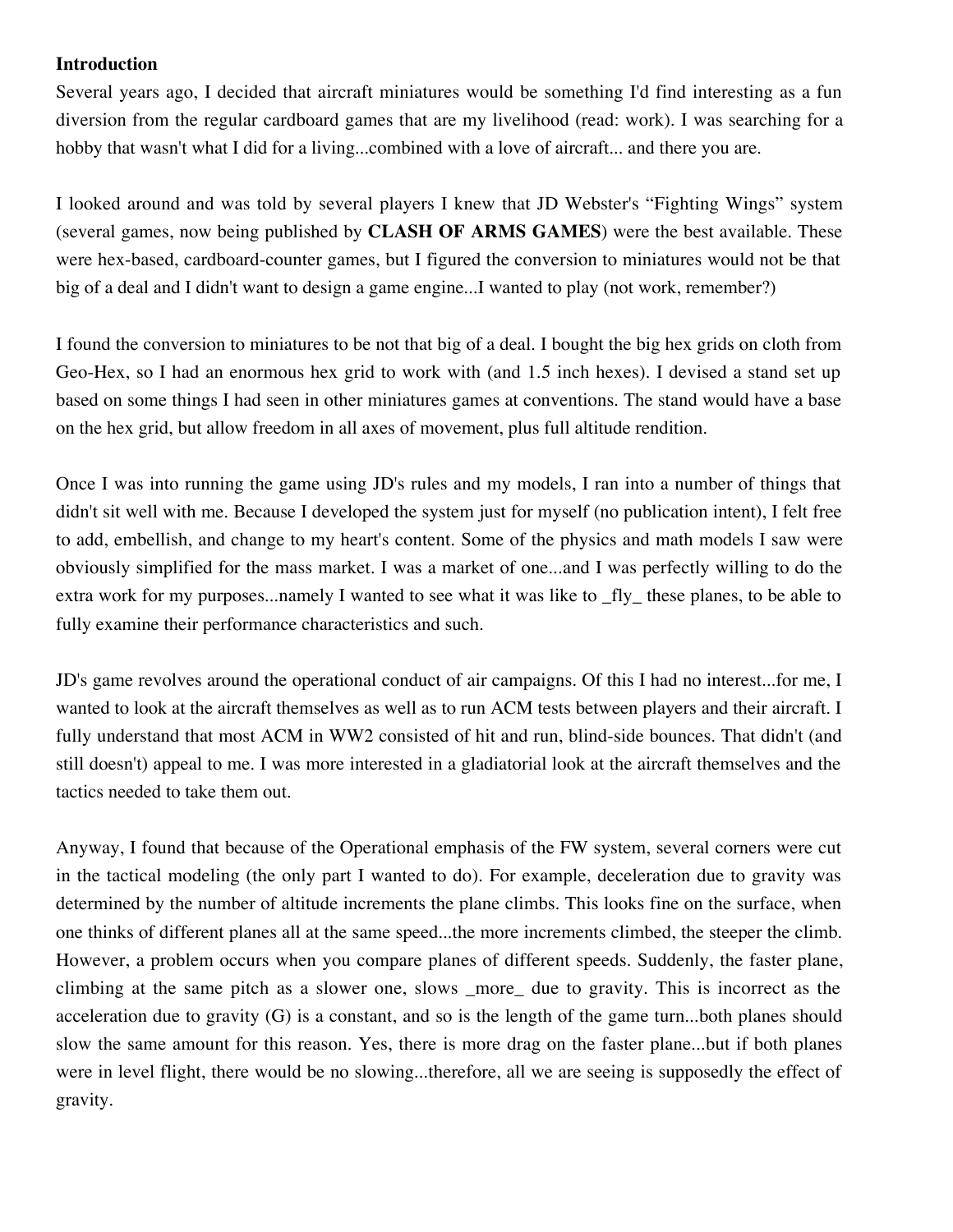Other things have been "worked over" as well. Since the goal of the operational system was to generate tactical bounces (followed by a quick kill) which were designed to be as rapidly executed as possible, the rates of deceleration for other causes (G-loaded turns and such) were exaggerated so their influence would show up as fast as possible.

Seeing these things and knowing I really didn't care how complex the thing got, I went to work revising the flight mechanics and such to suit my tastes. This process took about two years. The result was very complex and took quite a bit of effort to play. (This was supposed to be fun, right??!) I grew tired of the work needed to play, plus training guys to play the game took far too long and the learning curve was very steep. Those willing to give it a shot could (or would) not devote the time and attention to becoming proficient at the game...so I had to contend with a never ending string of raw rookie opponents (even if they had played before, the lack of retention of the system made them rookies again). This was not fun.

Thinking it over, I decided I could create a computer spreadsheet engine that could go back to the raw aircraft data, and aerodynamic formulas themselves, in order to calculate the answer directly at each step. The really nice part of this was that \_all\_ table breaks (which players love to find) would be eliminated (a seamless blend as altitude and airspeed changed) and aircraft would behave in the fluid, cross-linked manner they really do. Luckily for me, I had no comprehension of how much was involved in doing this...so, blissfully ignorant, I dove in head first.

I wanted this system to calculate as much as possible from the roots of the aircraft database when run through the numerous aerodynamic formulas available. I wanted the system to have an input interface that would use the same basic controls as the actual aircraft (stick, rudder, throttle) and that one's skill in using these controls and exacting the maximum use of his plane's performance determined the winner, not some microscopic difference in performance that the underdog player could never overcome.

I wanted this to be a game where \_you\_ were the pilot.

The game does not model everything. It does not, for example, worry about ammunition. With 2 second turns and a "long" game being 60 turns (2 minutes of real time), the occasional shots made just don't add up enough to make this a concern. Shots are plenty rare (hard to line up). What happens after the game is over is none of my worry. I feel it isn't important at this level. Originally, I did have some ammo rules...and I found players "playing" their ammo...something I'm sure pilots in combat did not spend a lot of time doing...rather than jerking around that stuff, I want to see players executing maneuvers and learning how to better control their aircraft. Other things that were made as assumptions or "guesstimates" are listed in the program below the flight information in column F for all to see.

The program is under continuous development. As we find anomolies or bugs, I fix them and issue a new version. So, to keep current with this system, check in on the web page every once and a while to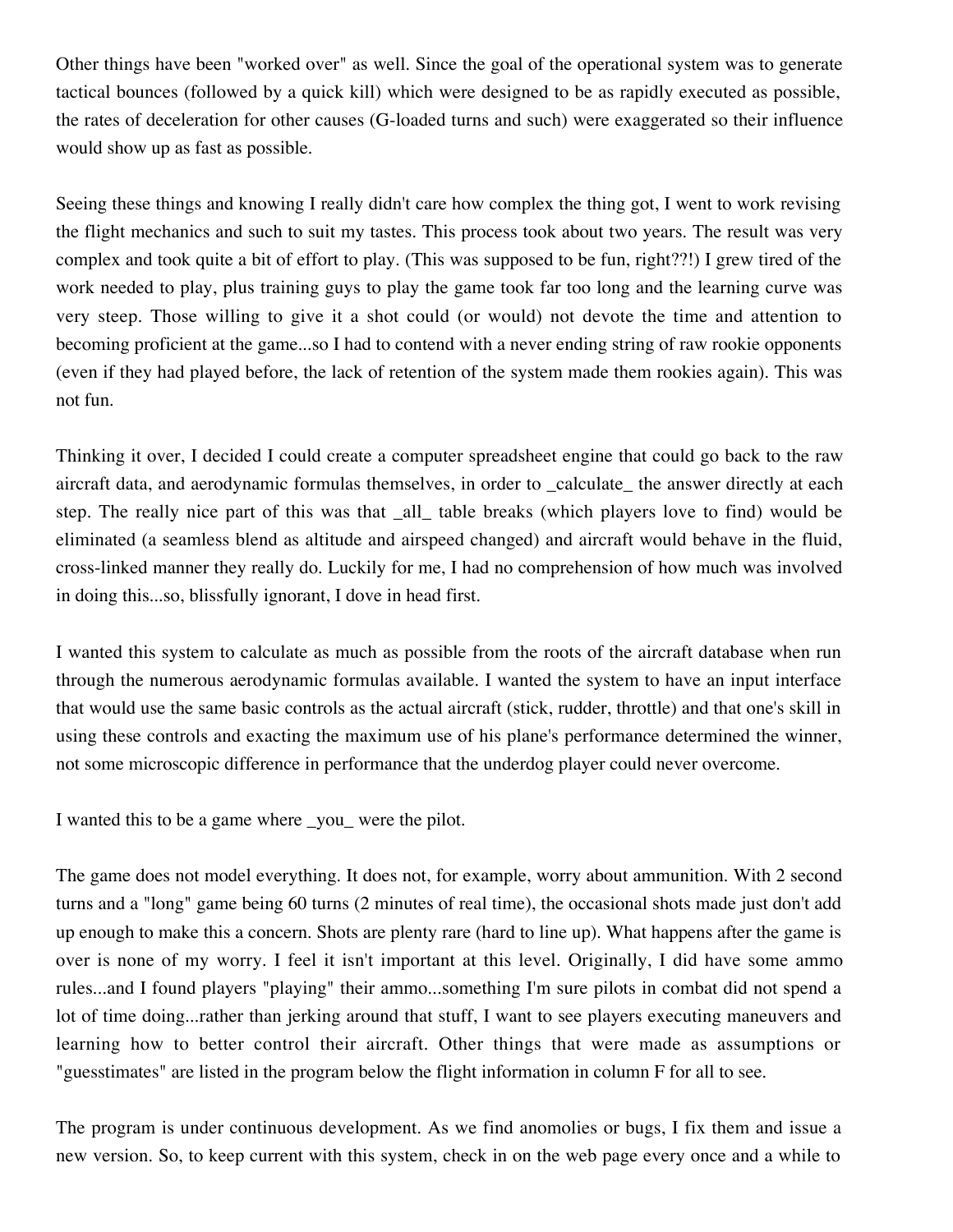see if a new program edition has been published. There are also some esoteric effects I've been refining in the program anyway, as I get these tested and finished, new editions will be put up with the results in their guts. If anyone sees something in the aircraft stats that makes them wonder, please bring it to my attention. I did my best with the sources available to give the best possible numbers, but contradicting information exists nd some data was chosen from a number of competing sources. If you do have data different than mine, let me know what it is and what source was used in determining it.

Lastly, several have talked about working up a stand alone version of this program. When this comes available, I will endevor to get it distributed inexpensively. Until then, please accept my apologies for requiring Excel (DOS) or Works (Mac) to run this program.

At any rate, this game is something I want others to be able to enjoy (which is why we are distributing it as freeware).

Enjoy! Dean

#### **The Basics**

One step at a time...the use of this program requires a bit of understanding as to how aircraft fly and how the flight controls work. For example, if you believe aircraft turn using the rudder or that a stall occurs due to slow airspeed (or worse because the engine quits...), I suggest you do some preliminary reading on the subject first. One of the best primers on just these matters is Wolfgang Langewiesche's STICK AND RUDDER. This little volume is a gem writen many years ago, but has never been beaten in giving a realistic feel for what the flight controls do or how an aircraft flies. It is readily available and should be read by anyone wanting to master this game.

Note: For training purposes below, we will be using column E as "current". In a normal game, column D is "current" for a turn, while column E is really nothing more than a "forecast". This will become more understandable in the section on Macros below.

First, You have the basic program sheet open with the Dora (it comes with an Fw-190 D-9 loaded as base) on it open, right? That is the main program sheet. The other files you have just contain the different aircraft stats.

Each aircraft in play needs its own copy of the master spreadsheet running. To start a plane, you'll first need to make a \_working\_ copy of the master, then open the copy and the data file containing the plane you want to run.

Copy the column containing the plane from the data sheet and paste it in column A of the working copy.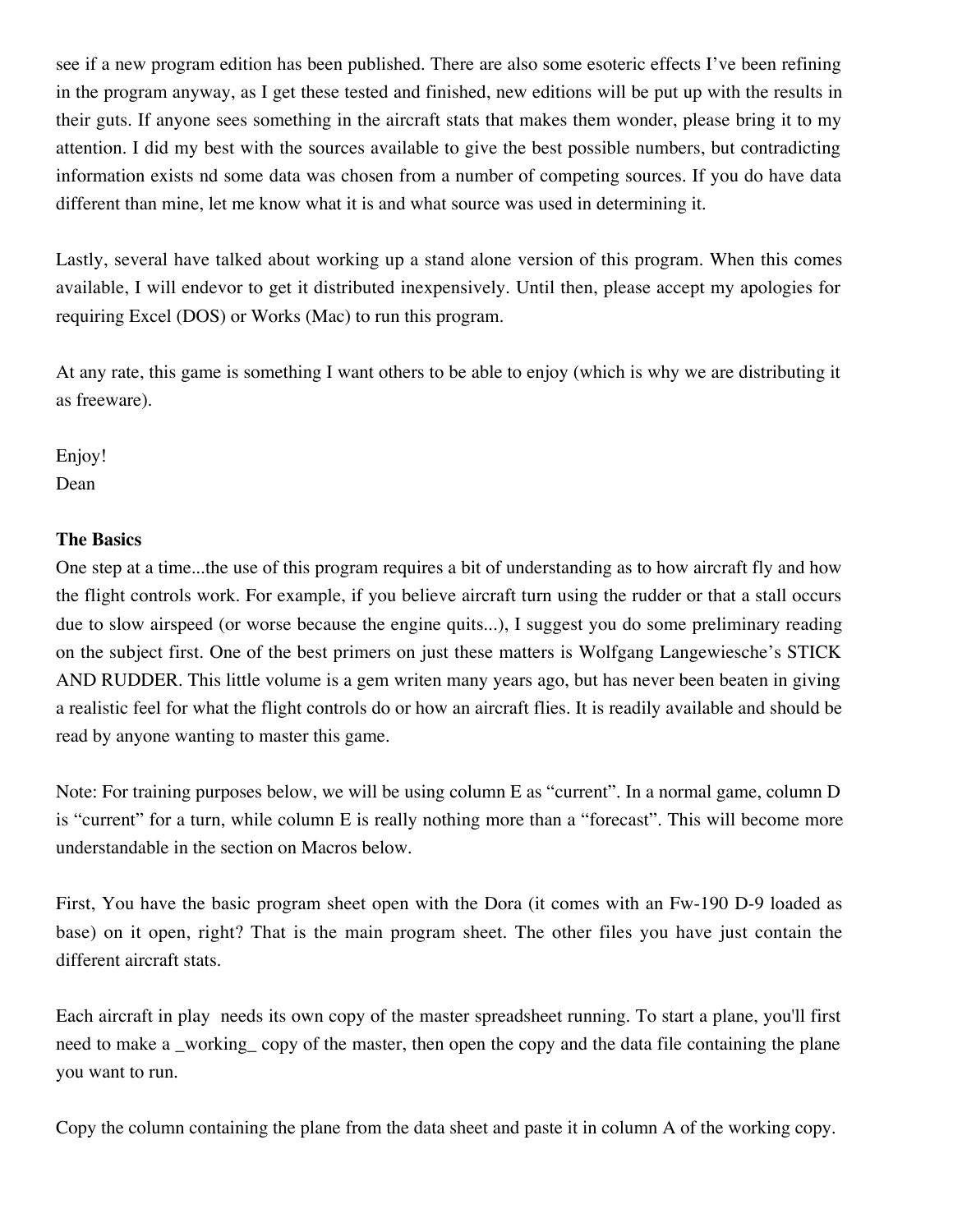Your program must be set up for manual calculation only...check to see that it is and get the keyboard short cut for making the machine calculate.

Also, look up how you do a "paste special". You'll need this when it comes time to make the thing run as you'll have to cut column E and paste it (values only) onto column D. If you paste it straight, a bunch of formulas will port over and mess everything up...if your program suddenly goes belly up, check colum D for formulas, chances are that is what happened by accident. Also, watch to make sure you don't accidentally type over formulas in column E...it has been done in the past!

I strongly suggest setting up a Macro (if your program allows them). This makes play mechanically easier and less prone to error. See the section below for the exact order required of this Macro.

There are a couple of things that need to be set up ahead of time...

1) **The trim setting.** A safe number to set this at is 0.5. I like to tweak mine so that the plane is completely balanced at initial cruise speed (the planes always start at cruise). It really doesn't matter, since the actual trim setting is only valid at one airspeed. The trim is not to be changed during the game. Trim is set in G16. Trim reading needed for balanced level flight at cruise will vary from plane to plane, airspeed to airspeed, and throttle setting to throttle setting. For WW1 planes, set a trim of 0 in G16 (these aircraft didn't have trim settings), select (and test) some values between 1 and 3 for D11 and E11 (Stick Y) and calculate to get the pitch (E5) to get pretty close to zero...it will take a few experimental values to do this. Make sure the same value is in both D11 and E11 each time.

2) We always play with 300 foot (100 yrd) hex scale for WW2 planes. The scale can be changed to suit different eras...WW1 works well with 120 feet, Korea with 750 feet. Hex scale is set in G17. Check your altitude sticks against the hex grid being used...type in the number of altitude increments per hex in G18.

3) You'll notice a number in E8. This is what we call your Movement Allowance or MA. Rather than dealing with your plane's movement across the map, this is the movement allowance you have to move your control stick. I'll get into the details of how it does this below, but for now, you'll need to hit recalculate until you get a "3" in that slot. This will be different for different eras (WW1 is higher, Korean Jets are pretty low) due to the aerodynamic pressures on the stick, but for WW2 "3" is a good starting figure...at least make sure all players start out the same.

Now, let's talk about your controls....

Now that the sheet is initialized, you can start playing around with it to see what it does.

You have three controls: Stick, Rudder, and Throttle.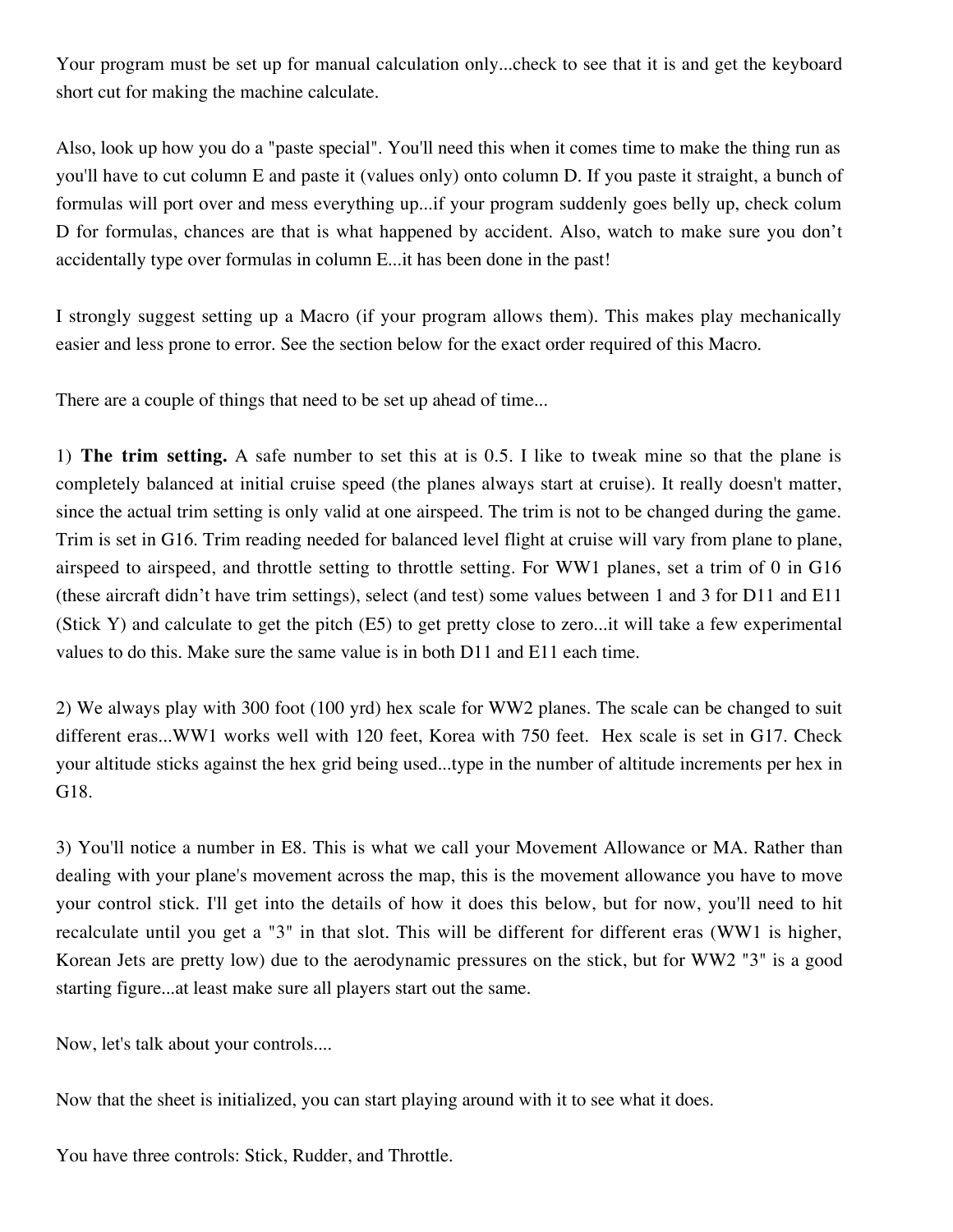Your MA governs what you can do to change these controls. Your MA determines how far you can move the Stick or Rudder, and you must have a 1 or more MA to change your Throttle. The value you get each turn is determined by your pilot's situational awareness (greyout, blackout, etc.), force needed to move the stick, aircraft damage, and so on.

On occasion you'll get a "-1". That means your pilot has pulled his stick a touch further than he has the strength to pull it. When you get a -1, you must reduce the stick and rudder (not throttle) at least by one (or more, if you want) in both axes and cannot do anything else. "Reduce" means to move back toward zero, but not beyond, in both directions (X and Y as well as rudder). That will make more sense below.

**Values:** For the controls below, we allow 0.5 values (half steps) for the stick only, all the other controls come as integers only.

Each turn, copy column E and "paste special" into Column D. Then, you'll need to type in your new control inputs in column E from E9 through E12. Do this and then when you are happy with the entries, hit calculate. That will show you the new altitude, airspeed, bank, heading, and so on for the new turn (so as to move your models).

**Throttle:** This can be changed to any position from any position provided the pilot has a 1 or more MA. Values range from 0 to 11. 0 is idle, 11 is full emergency. We usually set it at 11 and forget it...there is a chance of engine seizure due to combat damage, but we figure its worth the risk. ;-) There are two special restrictions on the throttle. In the case of Rocket propelled aircraft (the Me-163), only those throttle positions with an "R" can be used. For WW1 aircraft, only "WW1" positions can be used. These are due to limits on what the throttles of these types of aircraft could do. Also note that the control sheet gives some restrictions on early jets due to slow turbojet response (the throttle had to be moved slowly to avoid flameout).

**Rudder:** This can be changed based on MA. It ranges from -5 to 0 to +5. Negative values are left, positive right. The rudder yaws the plane...but be careful, this yaw translates into pitch when the aircraft is banked. Also, yaw will cause bank to change (because one wing is moving faster than the other). Try running a few tests with the plane at 0 bank and pitch...kick rudder one way or the other and watch what happens. An MA of 2 allows you to change the rudder by two...for example go from  $+5$  to  $+3$  and so on. An MA of -1 requires a shift back of at least one. Keep in mind there is a lot of drag involved in rudder use...trying to turn the plane using rudder alone will slow you down quite a bit.

**Stick:** This is the big one. You can fly all day w/o throttle or rudder changes...but if you don't use your stick, you're going to die ;-) The stick is given as two values  $X$  (lateral) and Y (vertical), making up a simple grid of potential values around the origin  $(0,0)$ . Values range (in both direction) from -10 to +10.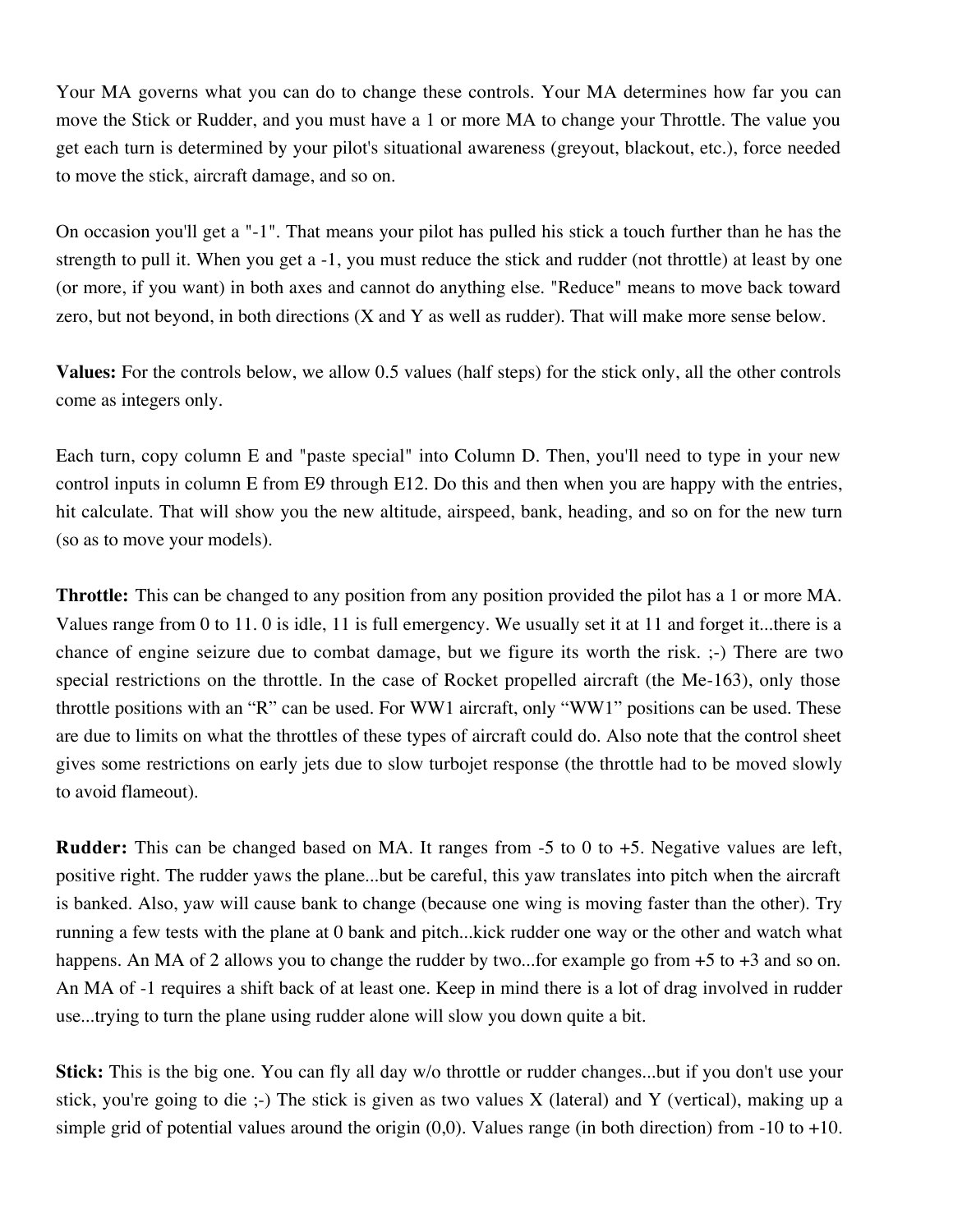Remember, the "special" "-1" ? When one of those comes up, remember you must move toward (0,0) in both axes...

Now, let's look at what they mean...(both are exactly the same as the movement of the control stick in the real plane).

**X (Lateral):** This controls Bank Change. Current bank is given in E2. It is given in 360 degrees rotating clockwise around the nose. Negative X stick values rotate the plane counterclockwise, positive goes clockwise. Remember to stop a bank change, you must neutralize the stick...the stick positions do not correspond to a given bank location, rather they show the rate of change.

**Y (Vertical):** This controls Pitch Change. Current Pitch is in E5. This ranges from +90 (straight up) to 0 (Level) to -90 (straight down). Generally, pulling "back" on the stick  $(0 \text{ to } +10)$  will jerk the nose up, while pushing forward (0 to -10) will push it down. This is reversed if the plane is upside down. Also, you turn the plane by banking and then increasing your G-load by pulling back on the stick. Remember: You can stall an aircraft at any speed according to the adage: To pull the nose up, pull back on the stick, to make it go down, pull back futher...

**Movement of Stick:** Your MA is used to move the stick. It costs 1 MP to move away from  $(0,0)$ . Count each move as one, no diagonals allowed...for example: going from (0,0) to (1,1) requires an MA of 2. All movesd back toward either or both axis are free...your MA only represents that movement pulling the stick away from the axis. For example, if you stick is currently at  $(10,5)$  and you have an MA of 2...you could go all the way to  $(-2,0)$  in a legal move. Remember all back moves are free...

All of this will take some getting used to...so I recommend running a few tests of the program w/o a game in progress just to see what the inputs do. Stick with the Dora for now and run with the following.

1) Type in the desired control inputs in E and calculate (you can change the inputs and recalculate here to see what they do...something you can't do in a real game).

2) Copy E and paste special into D.

3) Check the new MA...adjust controls as allowed by it in E and recalculate.

4) repeat 2 and 3 as long as desired.

#### **Redos**

In a real game, no redos (recalculations to try different inputs to get better results) are allowed. The macro recalc/copy & paste/recalc takes care of all that in one step. The only info the player has on his aircraft's potential movement is the information provided in column E forecasting what his move will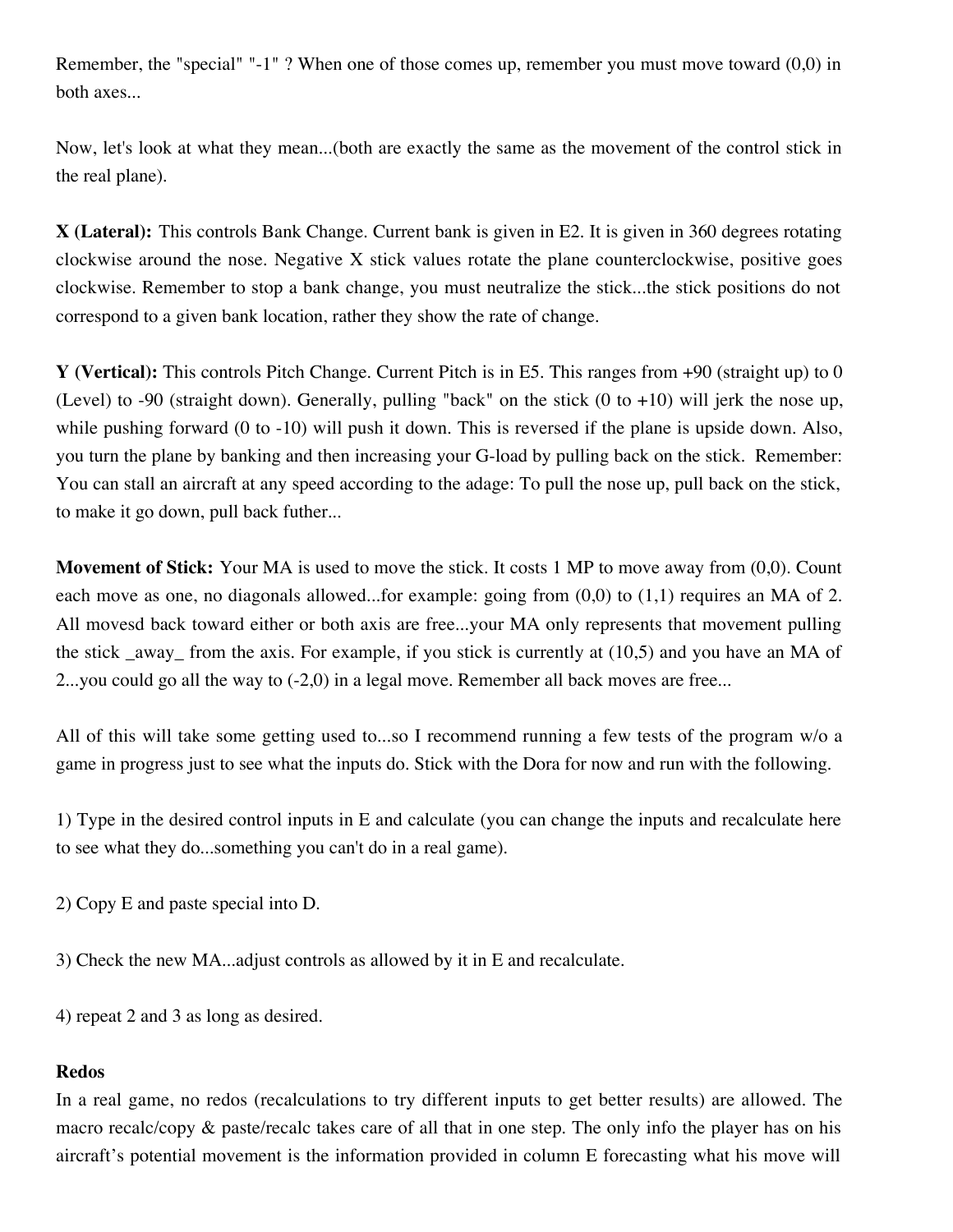look like provided he keeps the same inputs as he had in the previous turn. This and his experience with the aircraft should tell him whether he needs to do more or less or change directions or whatever.

The only exception to this rule is new players. They should be given the benefit of the normal forecast plus one what-if attempt. The new player can look at the forecast given above, then he can make another input and recalculate manually to see the effects. Based on these two looks, he must then pick his final inputs (which can be any legal move...the two "look-sees" are only for reference) and do the normal macro to end his turn. This is designed to give him a little more information to avoid silly errors.

The definition of who is a "new player" and who isn't (therefore eligibility to use this rule) is the "30 turn barrier". If the player has 30 turns or less in the system (total turns ever done) he can use it, if not he is cheating if he does. Children playing the game can always use the "Newbie rule".

# **More details Stalls:**

Take a plane, one with a big prop engine...the Dora will do. Make sure it has a 0 pitch and 0 bank. Cut the throttle down to 0. Hold altitude using the stick back pressure alone. Each turn, pull back on the stick just enough to maintain altitude (don't worry about speed, it will go down)...if your initial entry doesn't maintain altitude, change the input and recalculate. Don't worry about your MA for this test—just do whatever is needed. As you keep pulling back, your plane will slow up such that further pulling actually does a worse job of holding the nose up than less pull (this is the beginning of a stall). The stall flag will come on in E13. This indicator shows the approach of the stall...5 being fully stalled, and 0 meaning no stall. You can also see the approach of the stall in the percentage in G10 (G10 gives you more warning as it tells you what is going on while the indicator in E13 is still set firmly at zero.

Keep the pressure back there and try to fight the stall, to maintain altitude.

Doesn't work, does it? ;-)

The nose will drop and keep dropping as long as you maintain pressure. So, let go of the stick, back to (0,0). You'll see the stall flag drops instantly and you are back flying (true the nose is dropping like a rock...). OK...**BEFORE** you cut and paste (don't cut and paste until I tell you to do so below), try (0,5) instead. That will also break the stall.

All you need to kill the stall is to \_relax\_ the pressure. Point is, you can control it. It matters not how fast you are going or what attitude you are at, your plane will \_always\_ stall with excessive stick pull back. After I'm done below, try a fresh plane at cruise speed and just input  $(0,9)$  and watch what happens...

# **Prop Wash:**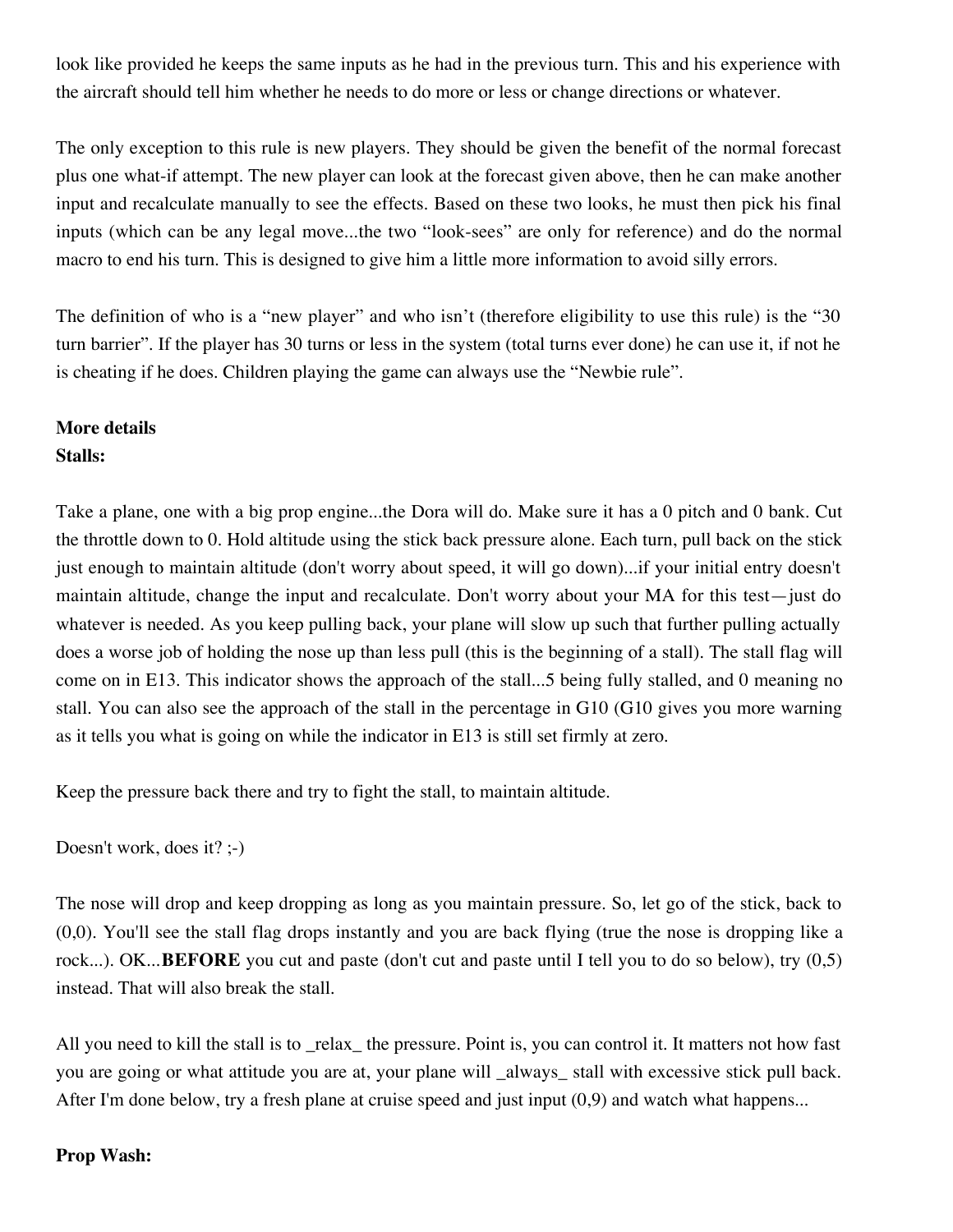Single engined prop planes (and tri-motors, for that matter...) have a great deal of airflow forced over the control surfaces from the "wind" generated by the engine. Because of this, your throttle setting will vary how far back you can pull the stick before a stall sets in. In effect, high throttle settings exaggerate the effect of the elevator and rudder controls. You may find that at max power (especially when combined with slow airspeeds), you cannot pull the controls back as far before a stall begins. In those cases you have two choices: reduce the throttle, or don't pull as hard. The program accounts for multi-engined aircraft, jets, rockets, and odd planes (like the Do-335) when computing this effect.

#### **Torque:**

This time (leave the stick at  $(0,6)$ ), slam the throttle full up (to 11) and recalculate. Notice the bank change, etc? This is due to engine torque (used loosely to describe natural left turning tendancies here...not only the pure engineering sense). The amount of engine torque is given in E21. To give the player in the model a chance (he doesn't see it coming like the guy in the real plane...) torque takes effect with a one turn delay...so you want to take a hard look at the torque given in D21...as that is the torque that will apply in the current turn. If you apply right rudder equal to D21, the torque will be canceled out. Enter a right rudder equal to the torque showing and recalculate. This should eliminate the torque effects. This is something to look out for when your planes start getting slow in maneuvering. Try it with a big enough engine, no rudder, and a slow enough airspeed and you can get a torque roll out of it...heck, in some planes at certain speeds, torque will be so high you \_can't\_ give enough rudder to get out of it!

Ok, now take that rudder input back out (make it zero), and try a few other throttle values (less than 11). Recalc each time. See how the effect reduces as the throttle goes down? It disappears at zero, which is why we started this exercise with the throttle cut. Beware the huge engine at full power at slow airspeeds...'nuf said.

#### **Spins:**

Take your plane (still with the same turn in Column E, I hope...), jam the throttle to 11, put in no rudder, and a (0,9) stick. Recalculate, cut-n-paste, and recalculate again...

Note that the stall (E13) \_and\_ spin (E14) flags pop up...and your nose dropped.

Keep those inputs and recalc for a new turn. Your spin has flattened...you should have a -10 pitch. Look at your heading and cut-n-paste for a new turn. When you recalculate, check your new heading. Still spinning, right? If the spin stopped, look at the torque in D21...your bird has gained enough airspeed to reduce torque to "safe" levels. If you had (or were able to...) balance this torque with right rudder, you could have killed the spin (if not the stall) earlier.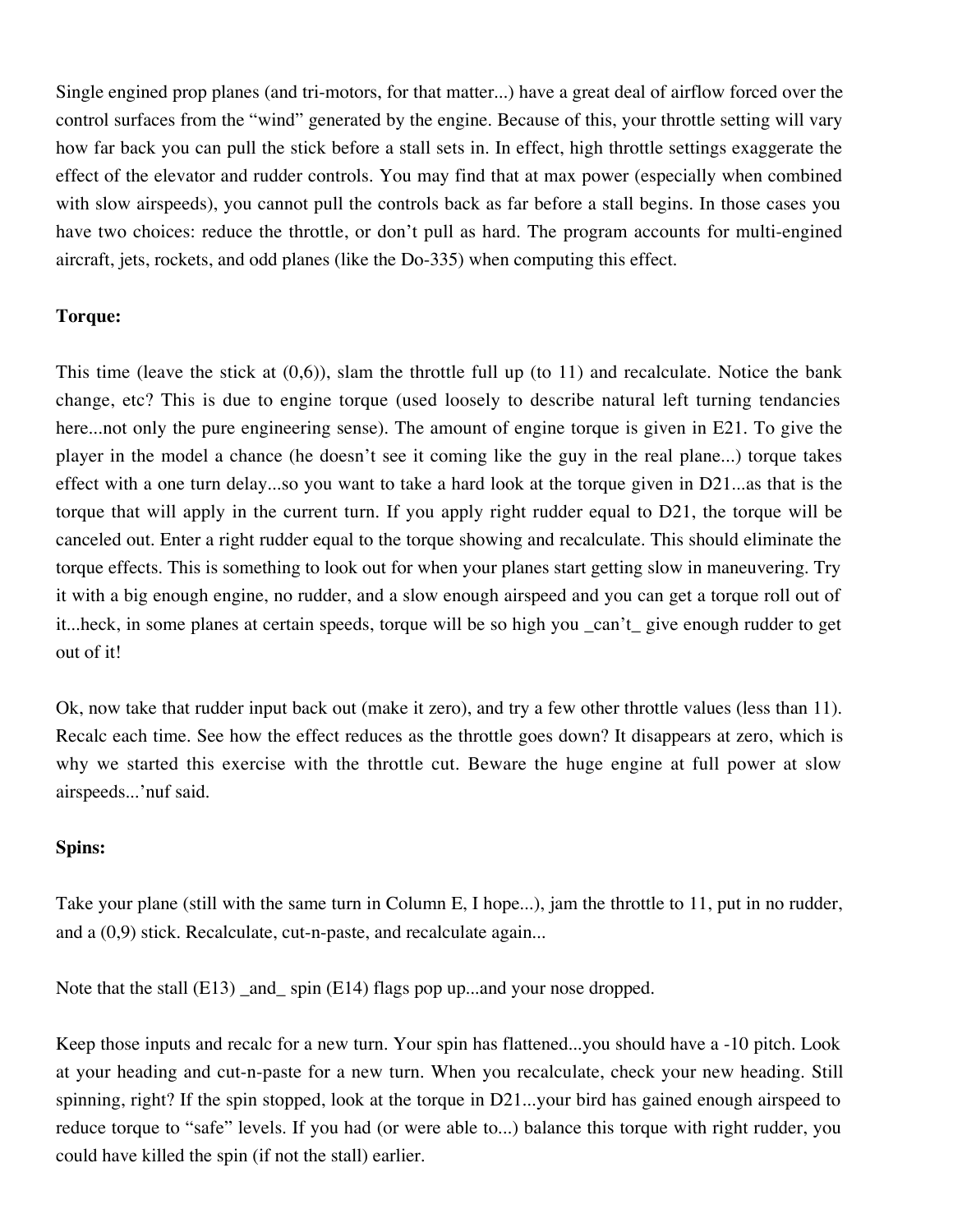Now, cut the throttle and relax the stick to (0,5). Run a few turns and watch the recovery. You can also enter a spin with a stall compounded by excess rudder and aileron use...We'll stay away from tail slides and such right now ;-)

### **High speed Stalls:**

Take your plane at cruise. Bank over to about 70 degrees. Pull back on the stick to turn. As the plane starts turning, pull back a little harder each game turn. When you get to (0,6) or higher (depending on the throttle and the airplane) the plane will stall as you are trying to pull too many G's...this is a high speed stall.

Mix a high speed stall with rapid rudder use and you get a snap roll, of sorts. These are hard to control, but can be used as an evasion maneuver when there is some guy on your tail.

# **Minor Features**

#### **Stall %:**

This indicator is in G10. Its information can be used to determine if you want to pull harder while turning, or not. It is of limited value in play, as the actual G-load it measures against changes from instant to instant...but it can be used to determine just how far you are from a high-speed stall at any given time. At times, you might get a full stall indication in E13 (a "5"), but the Stall % indication in G10 will be less than 100%. At times like those, the aircraft is in a Slow Speed Stall, which means it is not flying fast enough to generate 1G of lift (that needed to stay airborne). A plane can "fly" reasonably normally while in a Slow Speed Stall, it just cannot keep its nose from dropping. In a turn or two, airspeed will naturally build up to allow normal flight—unless the aircraft makes contact with the ground before this happens!

# **Max Safe Speed %:**

This one is in G11. As a generality, all planes in the game are assumed to have the structural strength needed to withstand up to 150% their max speed before obtaining excessive speed. The figure is then modified for strong or weak structure, whether the aircraft is of WW1 manufacture, and damage. Should you see this number creeping toward 100%, it is best to slow down...should you exceed it, you will start accumulating speed damage (E20)...get enough of that, and your airspeed will immediately drop to zero and you are out of play (your wings came off...)

# **Orbits:**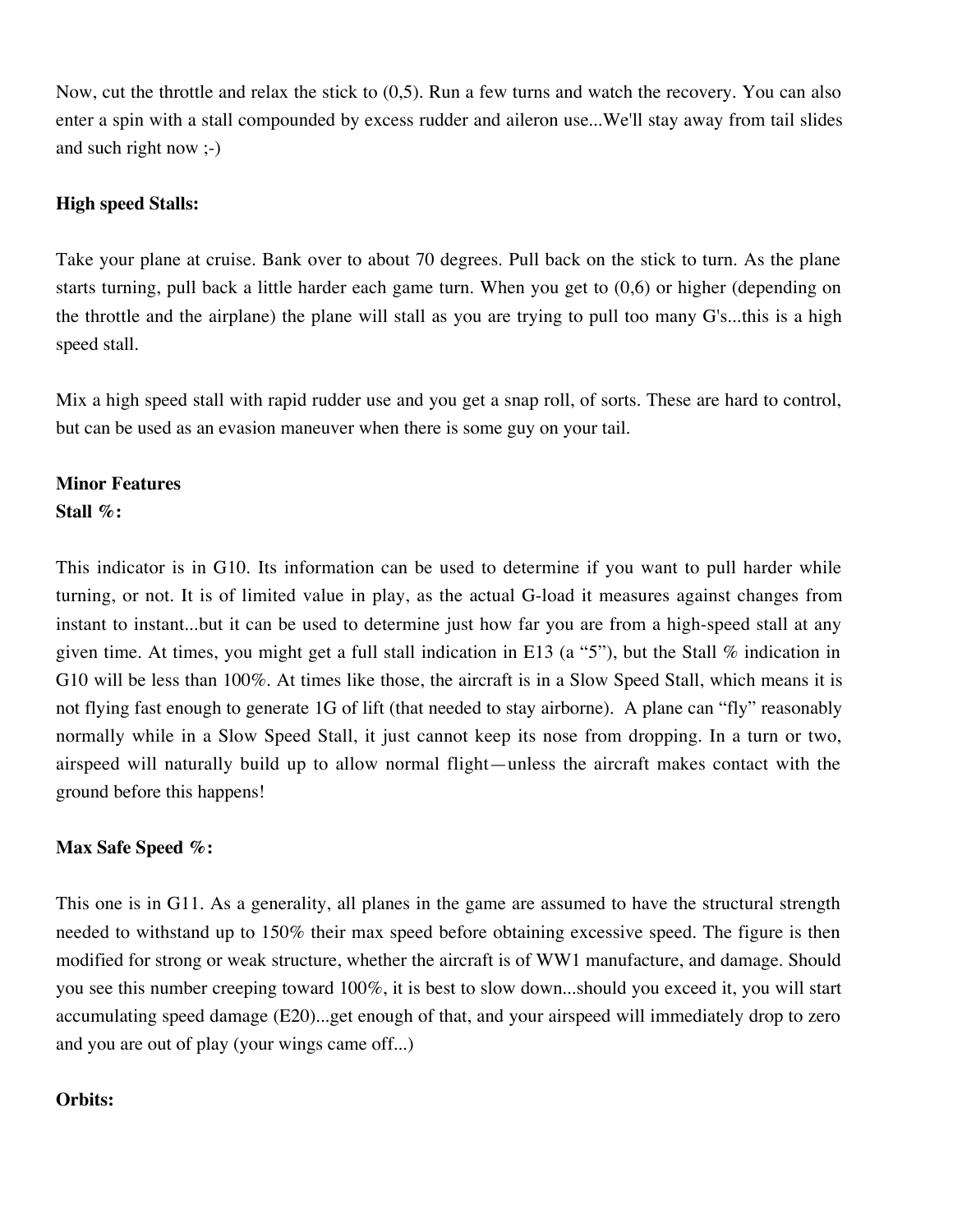An "orbit" (coined term here, so bear with me) doesn't seem that complicated to me, but it does seem to confuse even the best players. If you take a vertical loop, and a plain horizontal turn (90 bank...ignoring the effects of gravity on flight path for the moment) and set them up together to define a sphere (the loop being a line of longitude, the "turn" being the equator), you will have defined all the possible flight paths from any point on that sphere (given a variable radius defined by airspeed and G-load).

All of these flight paths go through the two points where the line of longitude (loop) intersects the equator (turn) with the angle of the "orbit" around this sphere being determined by the bank angle at the moment.

This sphere is a transient thing...it only exists for the current instant, next turn will have a new one defined based on all the changes occurring to the flight parameters.

Enough theory...

What happens in the game is this: During any non-flat (pure Horizontal) "turn" around the sphere described above, bank will constantly change as the aircraft goes around. In some cases, this change happens all at once...as is the case when you do a loop...but in any of the off-angle "turns" you'll see a creeping change to your bank angle which will cause the aircraft to (in time) oscillate across a knife edge bank (90 or 270) back and forth as it goes around the sphere.

Put the Dora into a 60 bank (type this bank directly into D2), and put the stick at (0,3). Run a bunch of game turns, and watch the bank changes. Run enough turns so you can watch the plane orbit up and back down, etc. That way you can see the max and min pitches...make a note to yourself as to what you got. It won't be uniform over a series of reps, as the aircraft's speed is changing and gravity has its effect on both airspeed and flight path.

Now, try the same thing but with an initial bank of 30...watch those max and min pitches (as the airplane slows, you'll see some torque effects...so not all the bank changes you see will be part of this orbit stuff).

Lastly, run the same experiment at 80 degree bank...

As you can see, the closer to 90 you are the smaller the max and min pitches are. If you start at 0 bank, you'll get the full range (+90 to -90...your basic loop). Also note the effects of gravity on this performance which pulls the nose down in spite of most everything.

During the course of your maneuvers, you will find the need to apply small amounts of roll input to maintain the current bank. In normal flight (reasonably level, with modest bank amounts), this amounts to a small amount of aileron to fight what pilots call "the overbanking tendancy"...a "tendancy" that is nothing more than the above speherical orbit path applied to light aircraft trying to pull themselves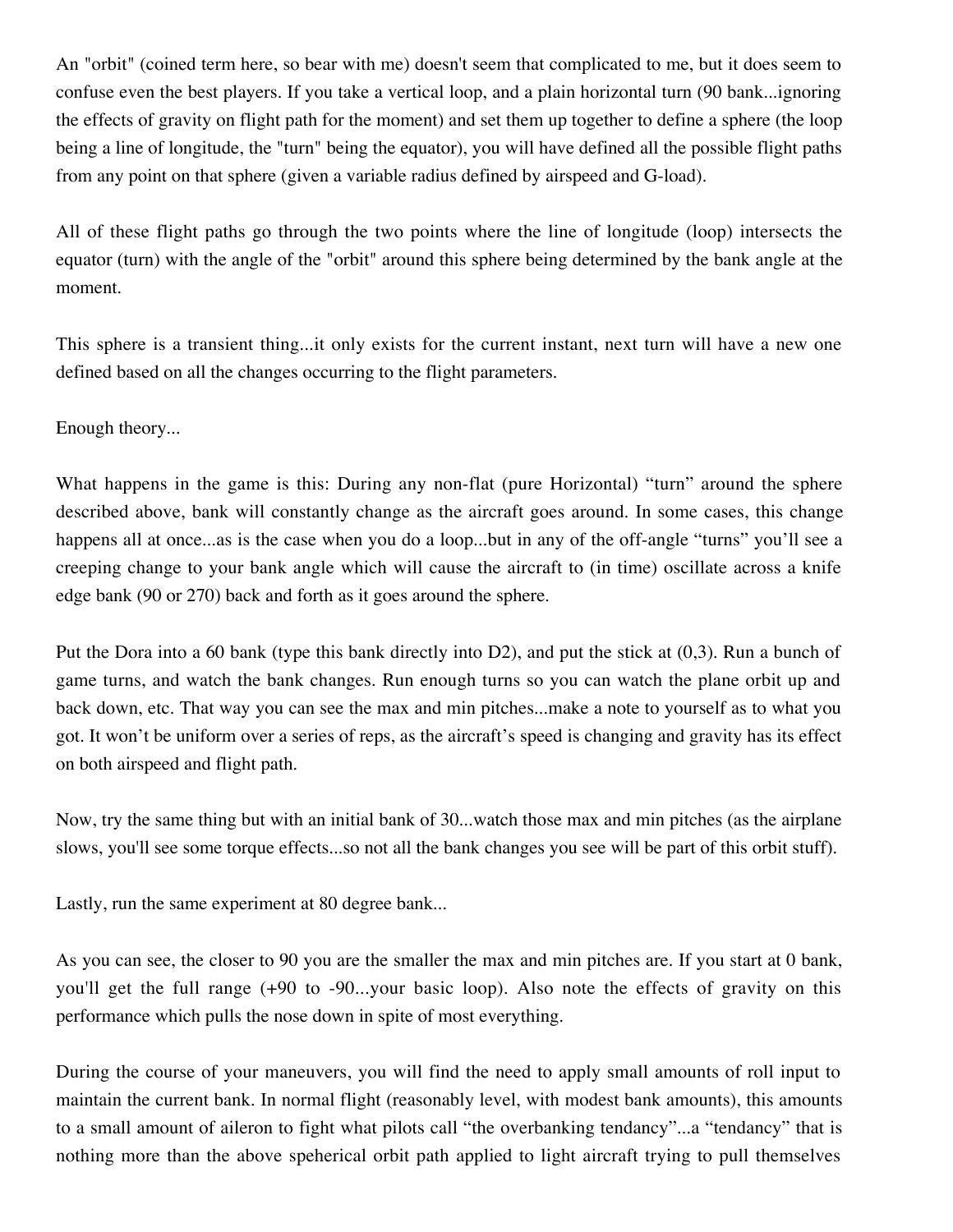through an orbit (an orbit the aircraft does not have the power to accomplish, anyway) while their pilot resists the aircraft's urge toward knife-edge flight.

### **Movement**

Time to move into how planes move on the hex grid. First, the aircraft have the full 12 facings possible (all hexsides and hex corners). Second, aircraft move using both hexes and hexsides (exactly the way JD does it in "Fighting Wings").

#### **Hexes moved, turns made, and increments climbed (or dived):**

Look at the spreadsheet. E17 gives the number of hexes the aircraft moves in the turn. If the flight is straight, simply push it forward that number. E18 says how many 30 degree turns are made while making that movement. "+" is to the right (looking along the direction of flight) and "-" is to the left. We try to even these turns out the best we can. So one turn in a three hex move would end up being move two, reface, move one. The same single turn in a four hex move would be move 2, turn, move 2. Two turns in a three hex move would be move 2, turn, move 1, turn again. Where no exactly even way exists, we tend to "justify toward the end of the game turn" (which is why the first turn in the 3 hex example is the same in both the one-turn and two-turn versions).

E19 shows the number of increment marks on the aircraft stands the plane moves up (+) or down (-) during the game turn. These marks can be any actual size, \_provided\_ G18 accurately reflects the number of increments in a map hex from hexside to hexside.

I use the cloth maps available from Geo-Hex. These maps have hexes which measure 1.5 inches which is easily converted into 1/2 inch altitude increment marks on the stands.

# **Fire Combat.**

To do this, you'll need the Shot Calculator. Also, you'll need the combat tables. These are all available at the Web site. For the time being, we will deal with fixed guns. Flex guns (those free wheeling or in turrets) work the same way, but players must carefully justify the firing arcs with respect to the firing aircraft. Use the same shot calculator in each case, in the case of Flex Guns, be sure to check off the box in column A identifying the shot as coming from a flex gun (this disables some of the fixed gun features that do not apply to flex guns).

#### \*\*\*\*\*\*\*\*\*\*\*\*\*\*\*\*\*\*\*\*\*\*\*\*\*\*\*\*

Before doing anything about a shot attempt, look at the firer's aircraft spreadsheet, cell G5. If there is a 1 there, the aircraft can make a shot, if not, it cannot. This will avoid any wasted effort below on an aircraft that just cannot make a shot at all...this would be because the pilot has blacked out, the guns are jammed, or the firer is in a spin.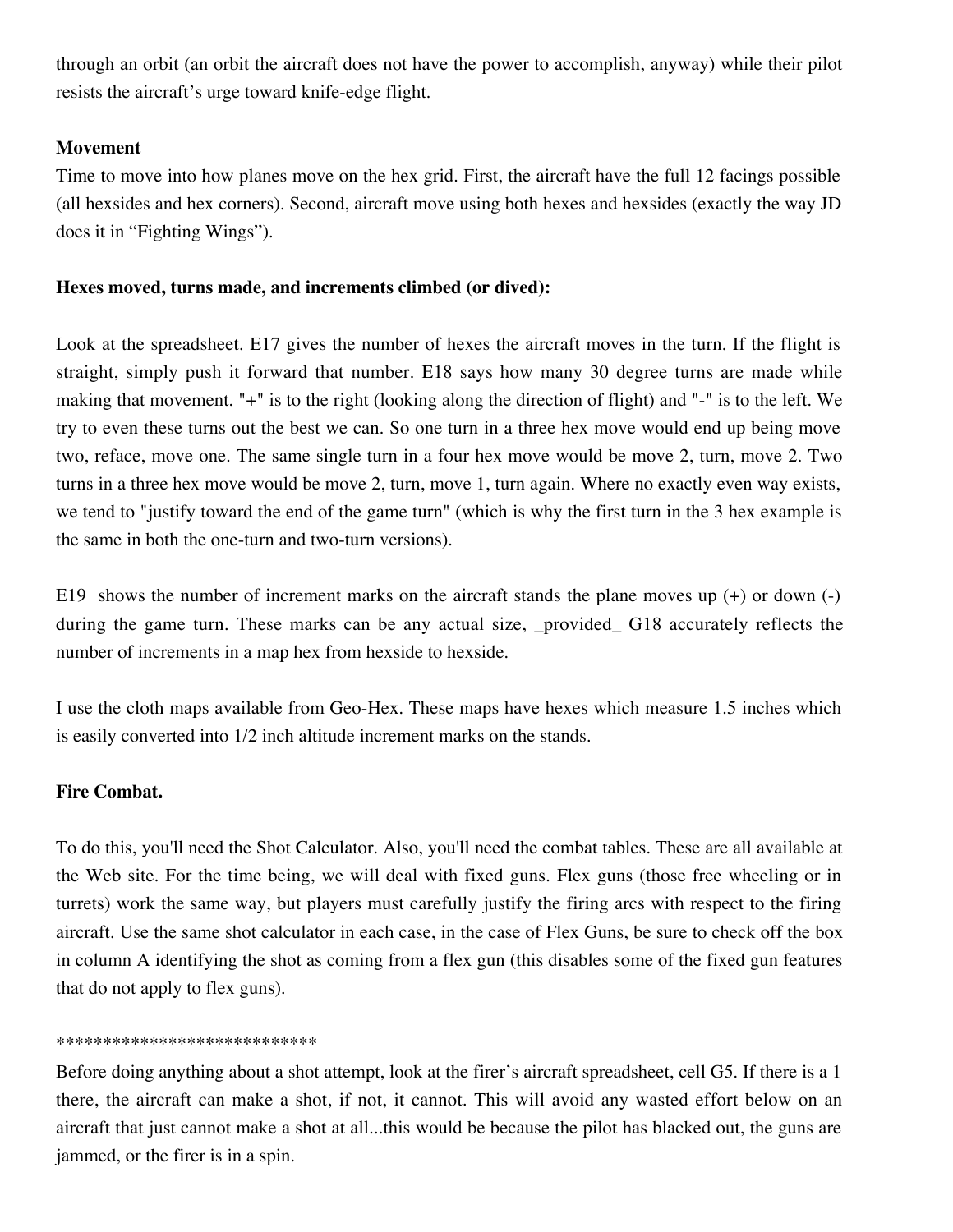After many, many games using a more complicated Shot Calculator, I decided that a good approximation could be made which would allow much of the detail of the original system, but would allow shots to be resolved much more rapidly. As the game revolves around positioning, the loss in detail in shot resolution is a good thing.

This system merely replaces the old shot calculator functions (and data entry). As an aside, it eliminates the resolution of off-angle shots (those with limited potential of anything greater than a fluke hit).

The Range Mod Calc spreadsheet can be used to determine the Range Die Roll Modifier, or players can make a range ruler with the following markings. For simplicity, your hexgrid is used to generate the unit of measure (one hex). Use the Modifier most appropriate for the scale you are playing (WW1 or WW2).

|                | Modifer    |
|----------------|------------|
| <b>Hexes</b>   | (WW1/WW2)  |
| 1              | $0/1 + 1$  |
| $\overline{2}$ | $-1/ -1$   |
| 3              | $-2/3$     |
| 4              | $-3/ -5$   |
| 5              | $-4/ -6$   |
| 6              | $-6/ -8$   |
| 7              | $-8/ -12$  |
| 8              | -10 / -16  |
| 9              | $-12/ -20$ |
| 10             | too far    |
|                |            |

Use this stick distance (or the calculated mod) plus the gun values and the target and firer mods from the two plane's spreadsheets to determine the final firing mod. See the Range Mod Calculator for an "instant" means of figuring these modifiers.

Resolve shots only if the target is in the firer's frontal 30 degree cone (plus hexes potentially making up the boundary) and if the firer is in the target's 180 degree rear cone (see also the stall/spin exception below). Do not allow dead-on beam shots against the target, so you have a 180 degree rear cone of the target, less the boundary lines.

For flex guns and turrets, use arcs (other than the forward 30 of fixed guns) appropriate to the guns involved and ignore the usual vertical cone limitations, below.

If the target is dead on center of the firer's front facing, give the shot another +1. Likewise if the firer is dead on center of the target's rear facing, give the shot another +1.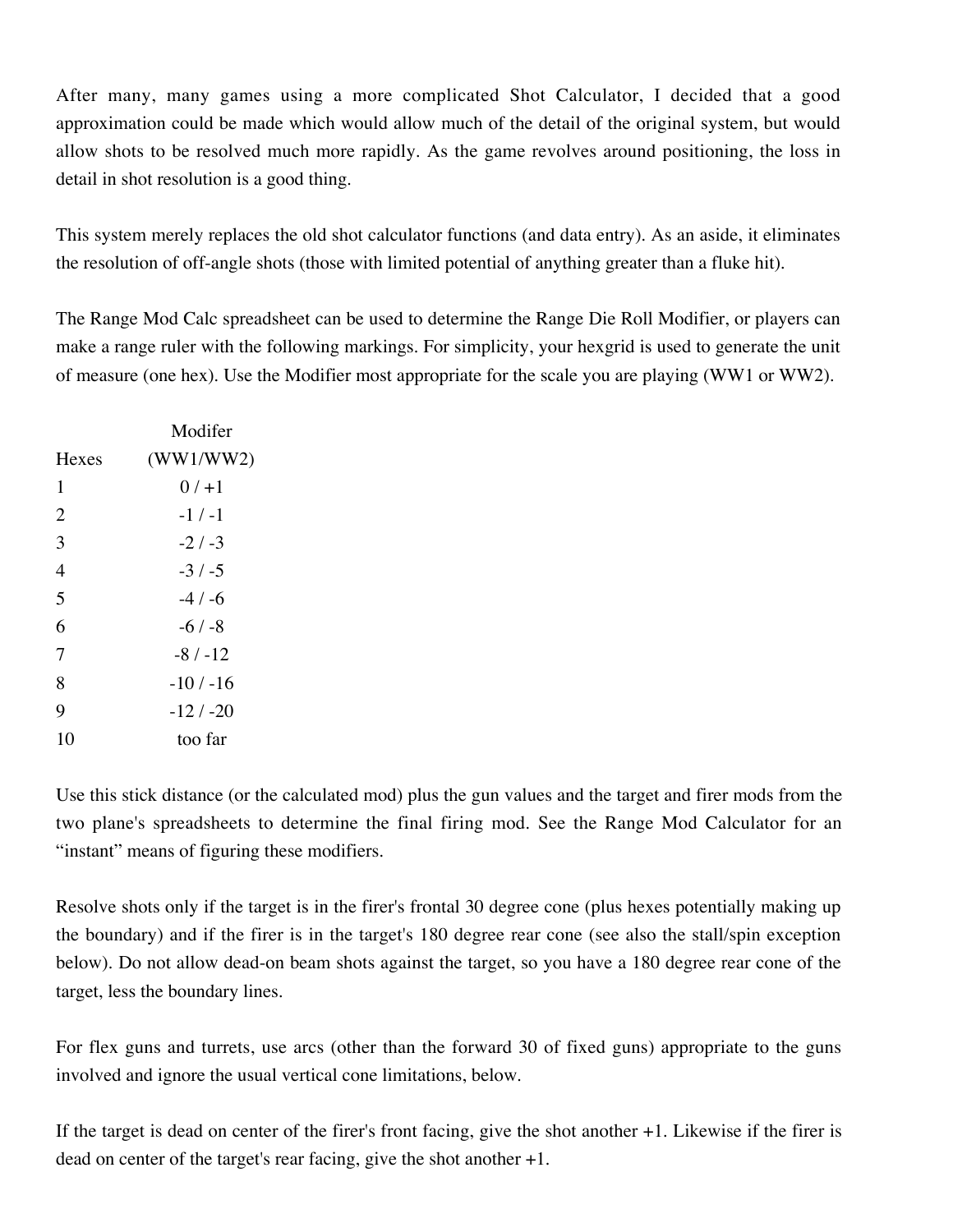The target's rear arc requirement is eliminated if the target aircraft is fully stalled or spinning. There is no additional +1 mod for being dead-on the "rear" of such an aircraft.

Vertical cones require the use of the Range Mod Calculator program. This not only automatically tells you the range mod (or 999 if you are too far away), but uses basic trigonometry to figure out the actual vertical angle off. Enter the raw altitiude of the firer and target as well as the horizontal hex distance between the two (make sure the hex scale is set correctly to what you are doing). Compare this to the firer's shot pitch (G1). If the difference is equal to or less than 30 degrees, allow the shot. Otherwise it is out of cone and not allowed.

Put a 1 into the firing aircraft's G7 cell to take the shot. This simulates the pilot pressing his trigger...no shot can be resolved unless the player types a 1 into his G7 cell. Each shot fired slows the plane down a little according to the physics of the lead flying out the front and Mr. Newton's laws...

Ok, now that you have your legal shot and a Shot mod. Get the Target Modifier from the target aircraft's spreadsheet (G4) and the Firer Modifier from the firing aircraft's spreadsheet (G3). Add these three together. Now, go to Column A in the firer's spreadsheet and move down that column until you find the guns on the plane. Each gun has its own entry. You'll get a color and a number (+5, Blue for example). The color rates the gun's destructiveness (Orange, Green, Blue, Black w/ white, Black w/ red and Red in ascending order). I have a whole set of colored 10-sided dice that match these colors so that before play I can give each player one die of the correct color for each of his guns.

The number (+5) represents the gun's rate of fire induced ability to hit. Add this number to your sum generated by the three numbers added earlier to determine the final mod to be used when you make your firing roll. Each gun firing in the shot (you must use all of them, for simplicity), roll the appropriately colored 10-sided die and add this final mod.

The final modifier, then, is the sum of the Shot Calculator Mod, the Target's Target Mod, the Firer's Firer Mod, and the Firer's Gun Mod. Each firing gun will have the first three the same, but will add its own Gun Mod (if the guns are of different types).

At this point, you will need the Combat Tables from the web page.

Roll one 10-sided die for each gun and add the final mod appropriate to that gun. Compare the result to the modified roll values in the Firing Hit Table. Each "hit" allows a die to be rolled on the Hit Damage Table. Some die rolls can generate two hits, some require a second roll to determine if a hit occurs. Roll the number of dice equal to the number of hit rolls allowed keeping the colors organized (roll by color on the Hit Damage Table).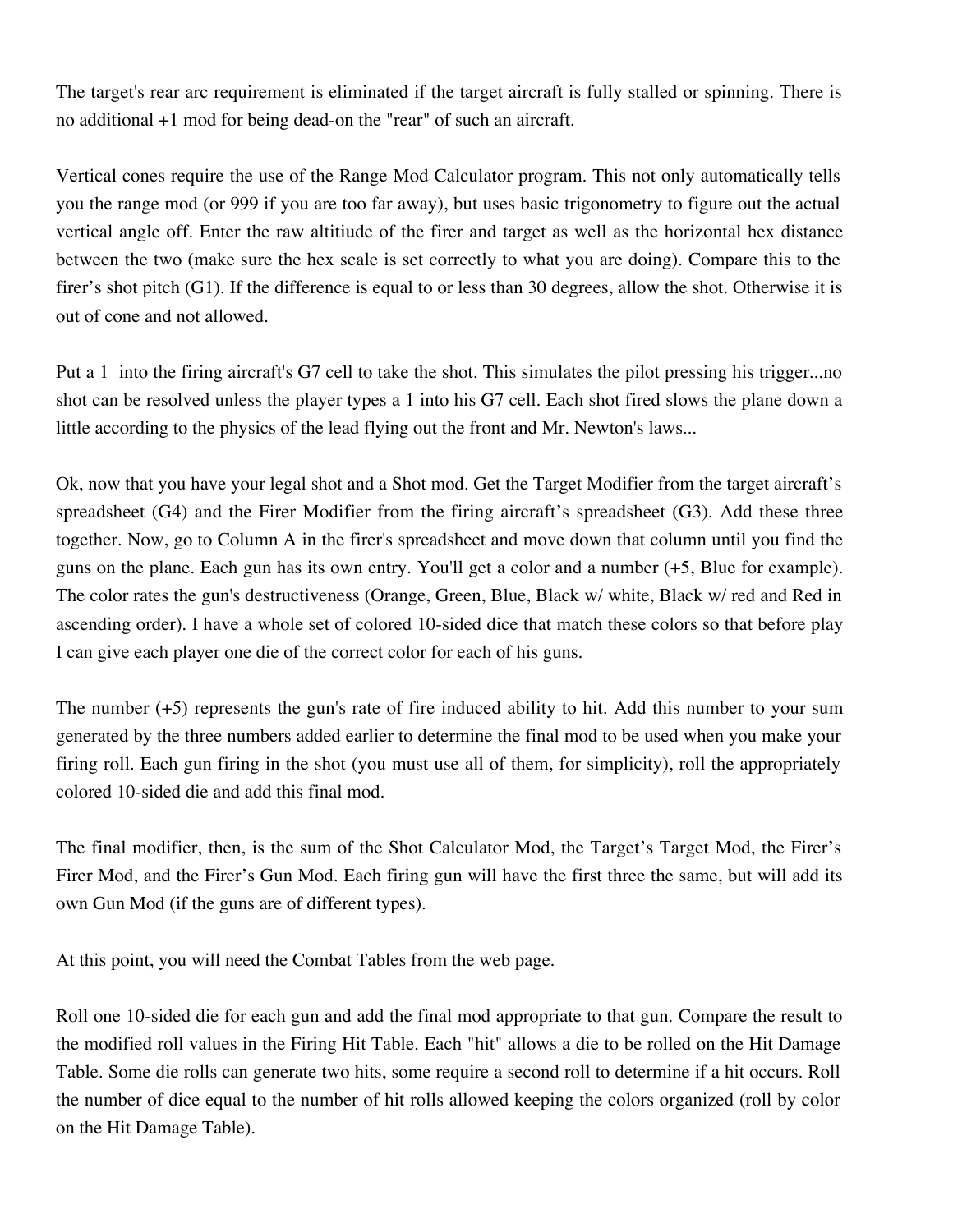The total of all the results off the Hit Damage Table gives the actual number of hits made on the target aircraft. These need to be added to that already typed into the target aircraft's G13 cell and typed into G13 (if the number now exceeds G20 the aircraft is shredded and killed by raw number of hit damage points).

If any of the Hit Damage Table rolls have a raw value of 1, 5, or 10 on the dice, each such roll entitles the player to a single roll on the Critical Hit Table. Roll two 10-siders for each such hit (one as tens, the other as ones) and look up the result. Apply the result called for...note that if the pilot is wounded, you'll need to put a "1" in cell G14 of the firer's spreadsheet.

In an e-mail game, one trusted player will execute all the shot mechanics, roll the dice and so on.

#### **Gyroscopic Effects**

WW1 aircraft with rotary (not the radial popular in WW2) engines suffered from strong gyroscopic effects as that hunk of metal in front spun about. Because of this major spinning weight, changes in direction (nose up, down, right, or left) are not pure with respect to the controls, but rather precess 90 degrees clockwise. Therefore, a nose up input will give a nose right effect as well.

For this reason, only veteran players are advised to try flying things like the Sophwith Camel and such. These aircraft are difficult to handle and take some practice...especially when the engine is turned up high and the airspeed is slow. Take some time to practice at home before committing to battle in such a bird...it will take careful and \_slow\_ control manipulations to fly one of these planes successfully. This is \_not\_ a job for the beginner at your table!

At any rate, this gyroscopic effect is linked to the rate of control change. Zero to five all at once is a big deal, zero to five one point at a time is not. Try it for fun first...BEFORE trying it against an opponent.

#### **Taking Off...**

A recently added feature is the ability to start on the ground and take off using the model. To do this, set "0" in D3, D4, D11, and E11. The game ignores ground elevations and uses only sea-level (0 MSL) as the ground.

At this point, and only this point, you can use G22 to turn on your brakes. Place a "1" there if you want to run up your engine before starting to move. Change it to "0" when you want to begin your roll. Be careful though, the brakes only work so well...and your F-4 at full power will drag along on the ground brakes or no brakes...not good piloting! There are no brakes on WW1 birds, so don't expect it to work...

Run up your engine slowly..."2" throttle increments at a time. Once rolling, you'll want to let the plane accelerate enough to keep torque under control...don't jam the engine of a P-51 all the way and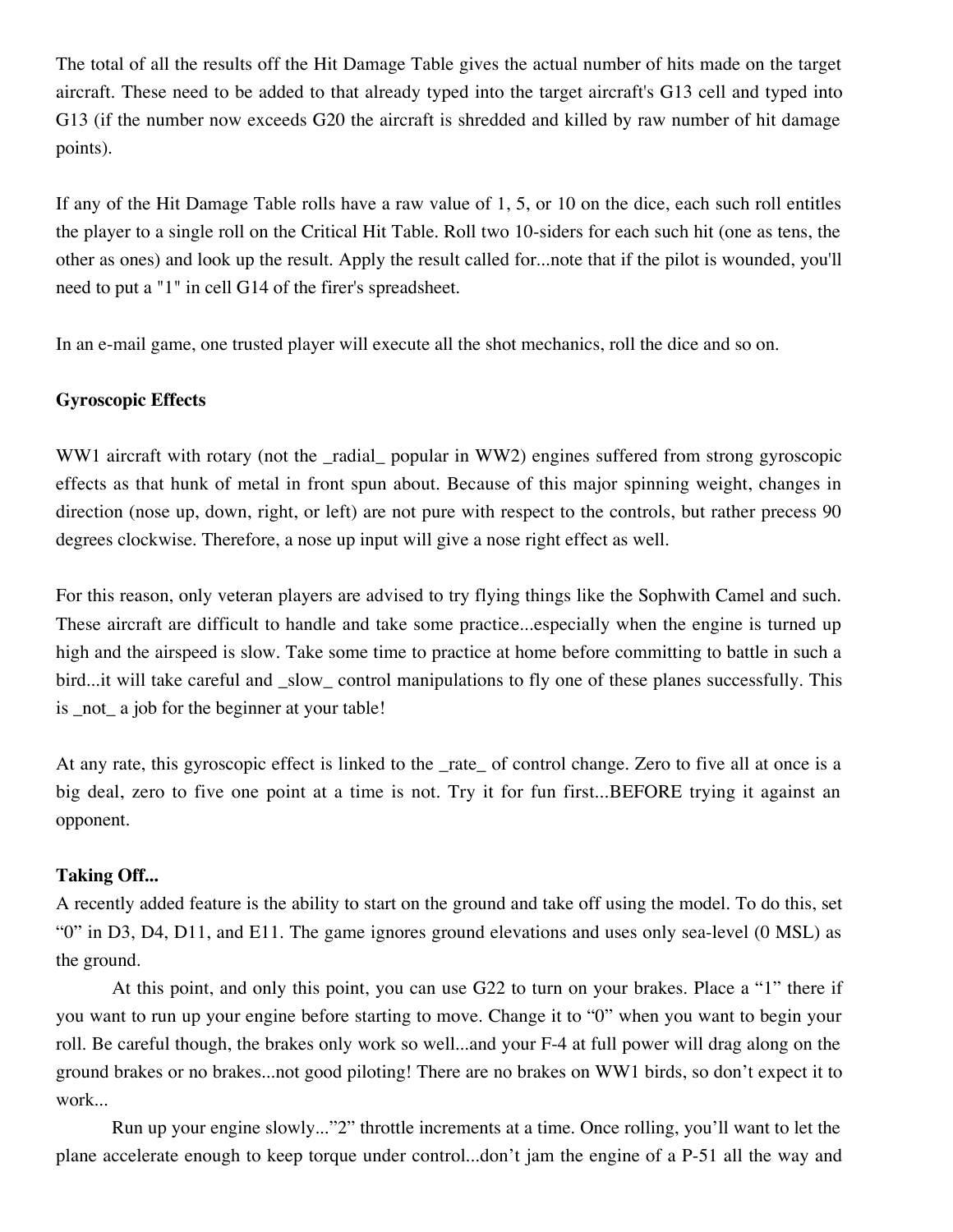expect to control torque with the rudder at 25 mph! Some aircraft have such powerful engines that they \_cannot\_ be put at full throttle until \_after\_ airborne and at a decent airspeed.

I won't go through the details of \_how\_ to take off in any specific aircraft (this is fun to experiment with)...rather, I'll leave you with a few pointers:

A) There are two sorts of planes you'll encounter: those with conventional landing gear (taildraggers) and those with tricycle gear (nosewheels). If there is a "1" in A56, you have a trike, if not, you have a taildragger. How you take off will depend on which kind you have.

B) Tricycle Gear Take Off. This one is easy. Run up the engines according to the above. release the brakes, correct for torque with the rudder, allow the airspeed to build, when you get up to about 30 mph, pull back on the stick to raise the nose (increased angle of attack)...about a 4 is good...and continue to build speed. When the G reading in D15 approaches 1.0, pull back on the stick a little more (5 or 6...but not more) to get airborne.

C) Conventional Gear Take Off. These birds require a bit more effort on the part of the pilot to get airborne. While it is possible to roll in a three-point attitude until take-off occurs, such a take-off will take much longer to accomplish. While the taildragger accelerates from the beginning like the trike above, once some airspeed is established, the pilot must lift the tail by pressing forward (-1 is good) on the stick. The model does not require the pilot to hold that force while airspeed builds, as a real aircraft does, so once you have popped the tail up (angle of attack in D33 is less than 15), release the -1 back to 0 on the stick. Airspeed will build faster in the tail up attitude than it did before (less ground friction and less induced drag). Once the airspeed gets to a point that seems "flyable", slowly pull back on the stick as you did with the tricycle gear aircraft until you are airborne.

D) In either case, if you suddely get a really weird bank readout, your airspeed drops to zero, or any other abrupt change happens to your normal flight readouts, congrats: you have crashed...

E) When taking off with any aircraft, use careful and slow control movements. Don't go from 0 to 6 on the stick for example. If you jerk up the nose too quickly at a slow airpseed another part of torque (P-Factor) will come back to bite you. Take your time and use smooth, easy control movements.

Once you are at an altitude of 5 feet or so, relax the pressure to stay there...this will allow your aircraft to stay in "ground effect" which reduces drag and allows you to accelerate faster. Climb out at a safe airspeed and at a pitch that allows the aircraft to maintain its airspeed...this will be a relatively shallow angle in most aircraft.

Take offs can be a lot of fun solitaire. Mess around with some easy ones first, then tackle a WW1 rotery bird, like the Camel. That is a whole 'nother ballgame...and takes some deft control inputs to avoid catastrophe!

#### **Macros**

During a real game, it is best to set up a macro that uses this \_exact\_ order:

# 1) Recalculate 2) Copy column E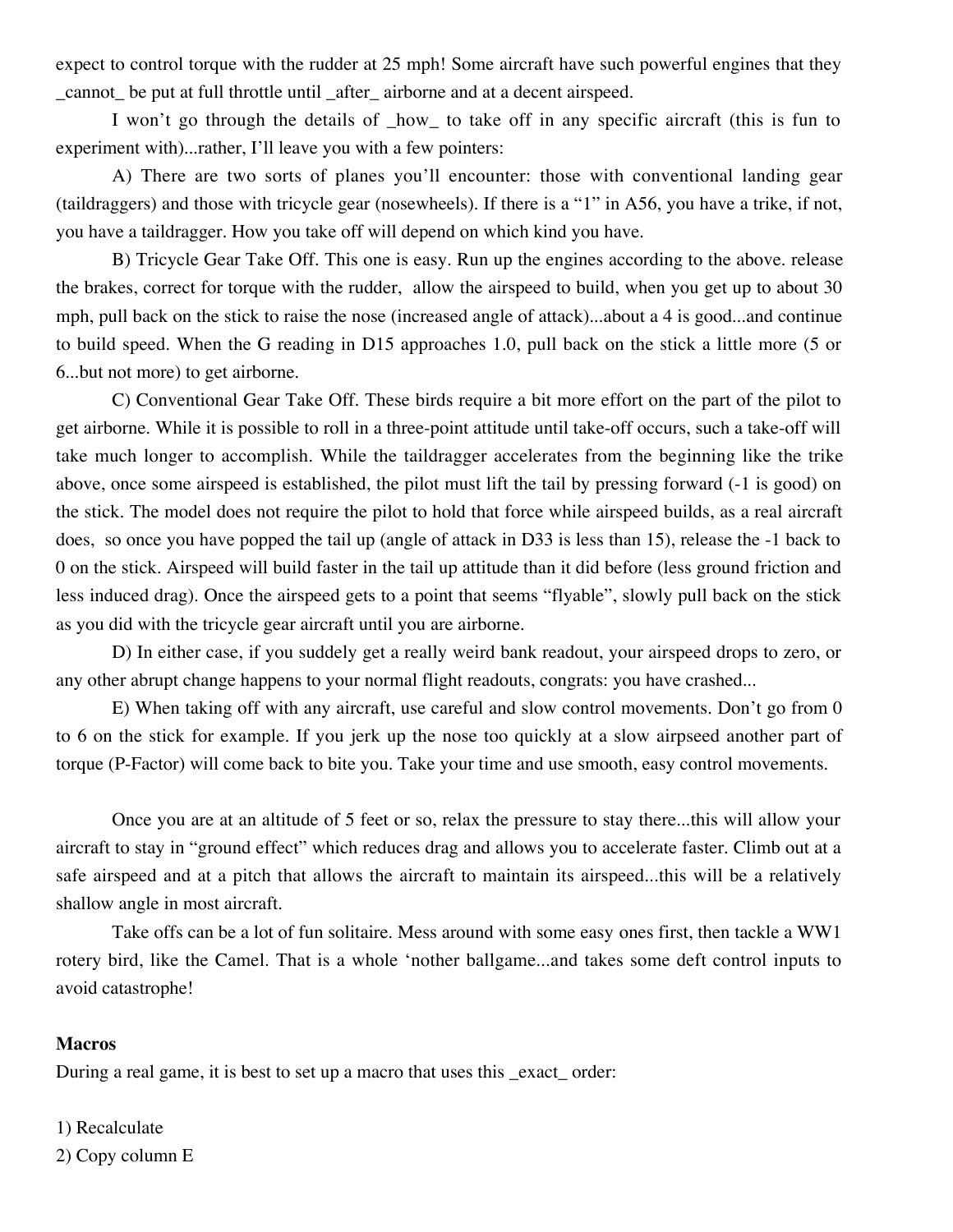3) Paste Special (Values only) into column D

4) Change G7 to zero

5) Recalculate

6) Select E9.

This changes the "current" conditions column of a plane's spreadsheet to column D from column E which was used for training purposes here. It also resets G7 automatically after any shots that might be done and gives a "forecast" in column E to show the player what to expect in the next turn if he keeps his control inputs the same. We recomend this sequence very highly as it gives the player an inkling of what he is headed toward without the excessive information available to a player when "redos" are allowed.

#### **Legal Moves**

The program always checks to see if the player has made legal stick and rudder inputs. To help new players, the allowed range of values for both is given in E23 through E28. Any input within the given ranges is legal.

Should a player input an illegal move, that will be recorded in the program (for future mocking by the other players!) and will contribute damage to the player's aircraft. If an aircraft "mysteriously" comes apart for no reason at all, check E30 to see how many illegal inputs the player has done during the game. His embarassment will be punishment enough.

#### **No Pilot Effects?**

Players used to other air game systems wonder why (it seems) ACM has no pilot effects. The truth be told it has greater pilot effects than any other air game system...it is just that these effects are not given to the player as a bonus (or setback?), but rather are incorperated into the player himself.

Remember, the player \_is\_ the pilot here.

In other systems, most (if not all) players can (if they know the rules) opperate every aircraft to the maximum of its performance envelope, every time. Everyone knows you can move three and turn once at this speed and so on...also the plane that can move three and turn twice has an advantage that is always there and can easily be accessed by every player.

Not so here. Sure, a plane might have more usable G than another at any given point, but it is \_how\_ the player uses it (and manages his airspeed...) that will determine what happens. Is he afraid to pull his stick back too hard (fear of stall)...or can he come right to the edge of stall and keep flying? Does the player know how to handle the plane? Does he know how to use the rudder? Can he pull out of a spin successfully or (better yet) keep from getting into one? Does he know how to time a scissors right (or at